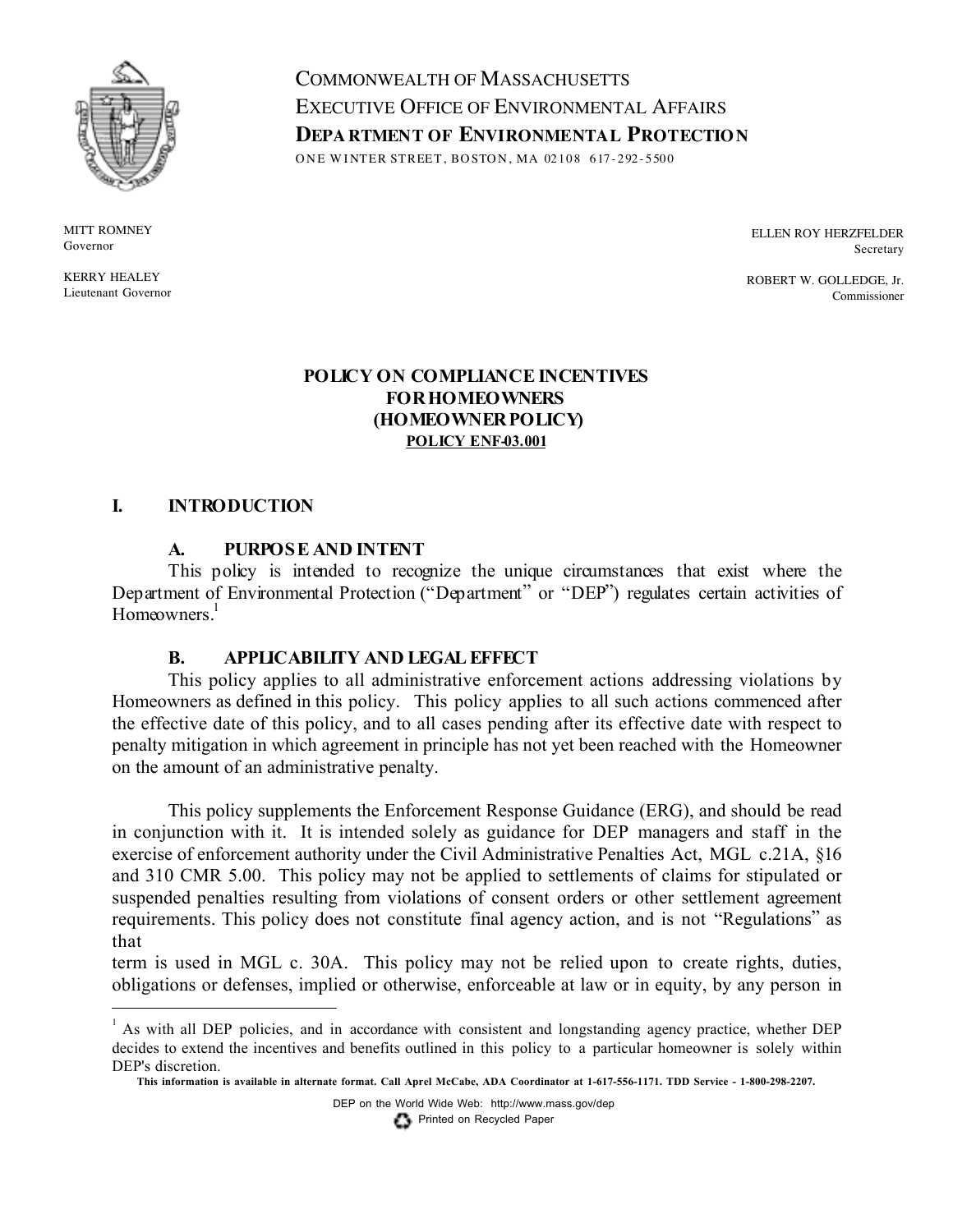litigation with the Department.

## **II. DEFINITIONS**

For the purposes of this policy, the following definition applies. Some terms used in this policy may also be more fully discussed in theERG.

"Homeowner" means:

a. an individual,

b. who owns and resides at (though does not need to be primary residence) a 1-4 family residence (which may be a condominium unit or manufactured house), or is a residential tenant,

c. where such residential property is the location of the violation, and

d. the violation stems fromresidential(not business) activities or omissions.

The residence may be jointly owned. For the purposes of this definition, a realty trust or company, rental company, corporation, partnership or other such business entity is not considered a Homeowner, except that certain non-business trusts that own the property that is the primary residence of the trust beneficiary may be considered Homeowners.

# **III. ADMINISTRATIVE PENALTY CALCULATION AND MITIGATION**

DEP will consider the assessment of a penalty against a homeowner consistent with those assessed against other regulated entities for violations of the same or similar requirements. DEP will not mitigate or waive an administrative penalty simply because the regulated entity is a Homeowner. However, the Department will consider the unique circumstances of the Homeowner relative to other violators. DEP may exercise its discretion under M.G.L. Chapter 21A, § 16, to mitigate administrative penalties in cases involving Homeowners. Where DEP considers a penalty to be an appropriate response, DEP will consider the following:

1) DEP staff should first calculate all upward adjustments to the penalty base numbers on the basis of all facts known about the violations. DEP will then calculate any downward adjustments based on relevant facts to mitigate the penalty and arrive at an appropriate final penalty amount.<sup>2</sup>

2) Even where a Homeowner has not claimed financial constraints, and regardless of how noncompliance was detected, DEP may suspend or waive some, or up to all of the administrative penalty, provided that all of the following conditions are satisfied within the terms of an administrative consent order:

- a) Homeowner agrees to return to compliance promptly, and remedy any adverse impacts of noncompliance within a reasonable period of time; and
- b) Noncompliance has **not** caused **significant harm** to public health, safety, or the

 $2^2$  These generally applicable principles are established in the ERG, Section III.C.3 and should be followed in all cases.